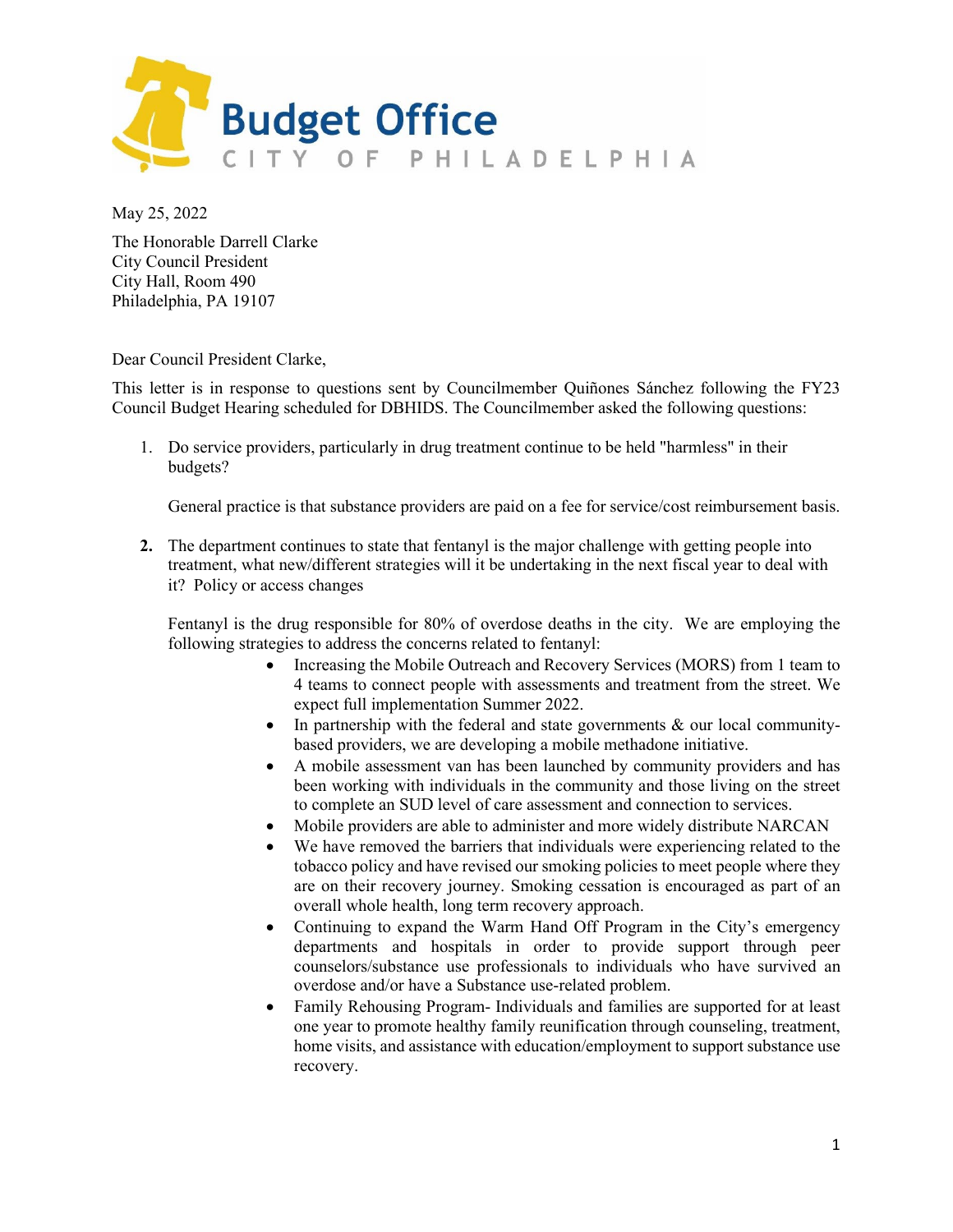

3. The city is expected to stand up "Drug Court" this July. As we coordinate with the other partners, a treatment provider, with NO access barriers must be engaged so that we can provide a "carrot and stick" to the process. Who will this provider be? Will all access barriers be removed?

Forensic Intensive Recovery (FIR) staff can be reintroduced into the Accelerated Misdemeanor Program (AMP) Court providing staff to support the court, provide assessments and connections to treatment. As we continue to engage to learn more about the long-term planning, we are modifying our engagement and involvement in this process to ensure efficiency in the revised AMP model. We are going to be working with our partners including the Office of Criminal Justice to work to continue to support this initiative.

4. Please provide a detail of all funded agencies, by area and amount are providing services to Kensington.

The Medicaid spend for treatment services in Kensington in CY 2021 was over \$87 million (\$76 million for MH levels of care and \$11 million for SUD levels of care) for 22 providers:

- 1. A&O TRANSPORT AND RECOVERY SERVICES, INC.
- 2. ASOCIACION PUERTORRIQUENOS EN MARCHA, INC.
- 3. BEACON POINT RECOVERY CENTER LLC
- 4. CHILDREN'S CRISIS TREATMENT CENTER
- 5. CITYWIDE COMMUNITY COUNSELING SERVICES, INC.
- 6. CO-MHAR, INC.
- 7. ESPERANZA HEALTH CENTER, INC.
- 8. GETWELL BEHAVORIAL HEALTH INC.
- 9. GREATER PHILADELPHIA HEALTH ACTION, INC.
- 10. HISPANIC COMMUNITY COUNSELING SERVICES
- 11. MERAKEY CHILDREN'S SERVICES
- 12. MERAKEY PARKSIDE RECOVERY
- 13. NEW JOURNEYS IN RECOVERY
- 14. NUEVA VIDA MENTAL HEALTH CENTER
- 15. OON EMPOWERMENT RESOURCE ASSOCIATE, INC.
- 16. PMHCC CTT, INC.
- 17. PREVENTION POINT of PHILADELPHIA
- 18. PROJECT HOME
- 19. PUBLIC HEALTH MANAGEMENT CORPORATION
- 20. TEMPLE FACULTY PRACTICE PLAN, INC.
- 21. TEMPLE UNIVERSITY HOSPITAL, INC.
- 22. THE SALVATION ARMY